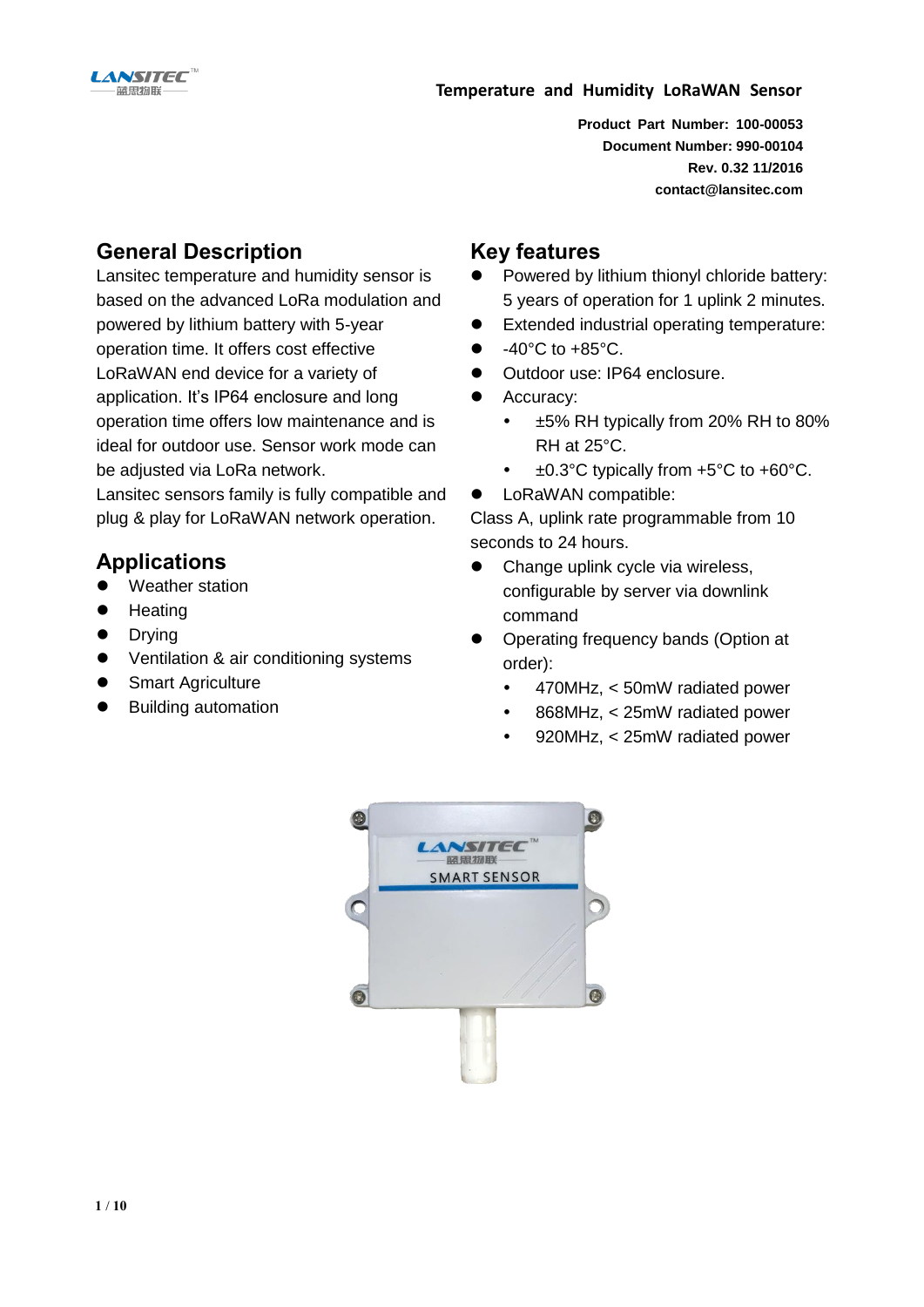

# **1. Product specifications**

The tables below give the electrical specifications and performance of the temperature and humidity measurement.

| <b>ITEMs</b>                      | <b>Parameter</b>    | <b>Specifications</b>                        | Unit    |  |
|-----------------------------------|---------------------|----------------------------------------------|---------|--|
| <b>Structure</b>                  | Size                | 84 X 114 X 55                                | mm      |  |
| <b>Electrical</b><br>power supply |                     | 3.6V battery                                 | N       |  |
| Characteristi<br>Sleep current    |                     | 5uA                                          | uA      |  |
| <b>cs</b>                         | Transmit current    | 120mA@17dBm set                              | lmA     |  |
|                                   |                     | 45mA@14dBm set                               | mA      |  |
|                                   | Uplink cycle        | 10 minutes in default                        | minutes |  |
|                                   |                     | Set by downlink command from server          |         |  |
|                                   | <b>Battery life</b> | More than 5 years with 5 minutes cycle years |         |  |
|                                   |                     | More than 10 years with 10 minutes           | vears   |  |
| Operating                         | Temperature         | -40 to 85                                    |         |  |
| Range                             | Humiditv            | 0 to 100                                     | %RH     |  |

Table 1 General electrical characteristic

Table 2 Temperature measurement performance

| <b>Parameter</b>              | <b>Conditio Min</b> | Typ.     | <b>Max</b> | <b>Units</b> |
|-------------------------------|---------------------|----------|------------|--------------|
| <b>Resolution</b>             | 14bit               | 0.01     |            | ľС           |
| Accuracy                      | VD.                 | $+/-0.3$ |            |              |
| Operating                     | Extende -40         |          | 85         | °С           |
| <b>Long Term Drift Normal</b> |                     | <0.04    |            | ŀC           |

Table 3 Humidity measurement performance

| <b>Parameter</b>              | <b>Conditio</b> Min | Гур.     | <b>Max</b> | <b>Units</b> |
|-------------------------------|---------------------|----------|------------|--------------|
| <b>Resolution</b>             | 12bit               | 0.04     |            | %RH          |
| <b>Accuracy</b>               | -ур.                | $+/-3.0$ |            | %RH          |
| Nonlinearity                  |                     | < 0.1    |            | %RH          |
| <b>Operating</b>              | Extende 0           |          | 100        | %RH          |
| <b>Long Term Drift</b> normal |                     | <0.5     |            | %RH          |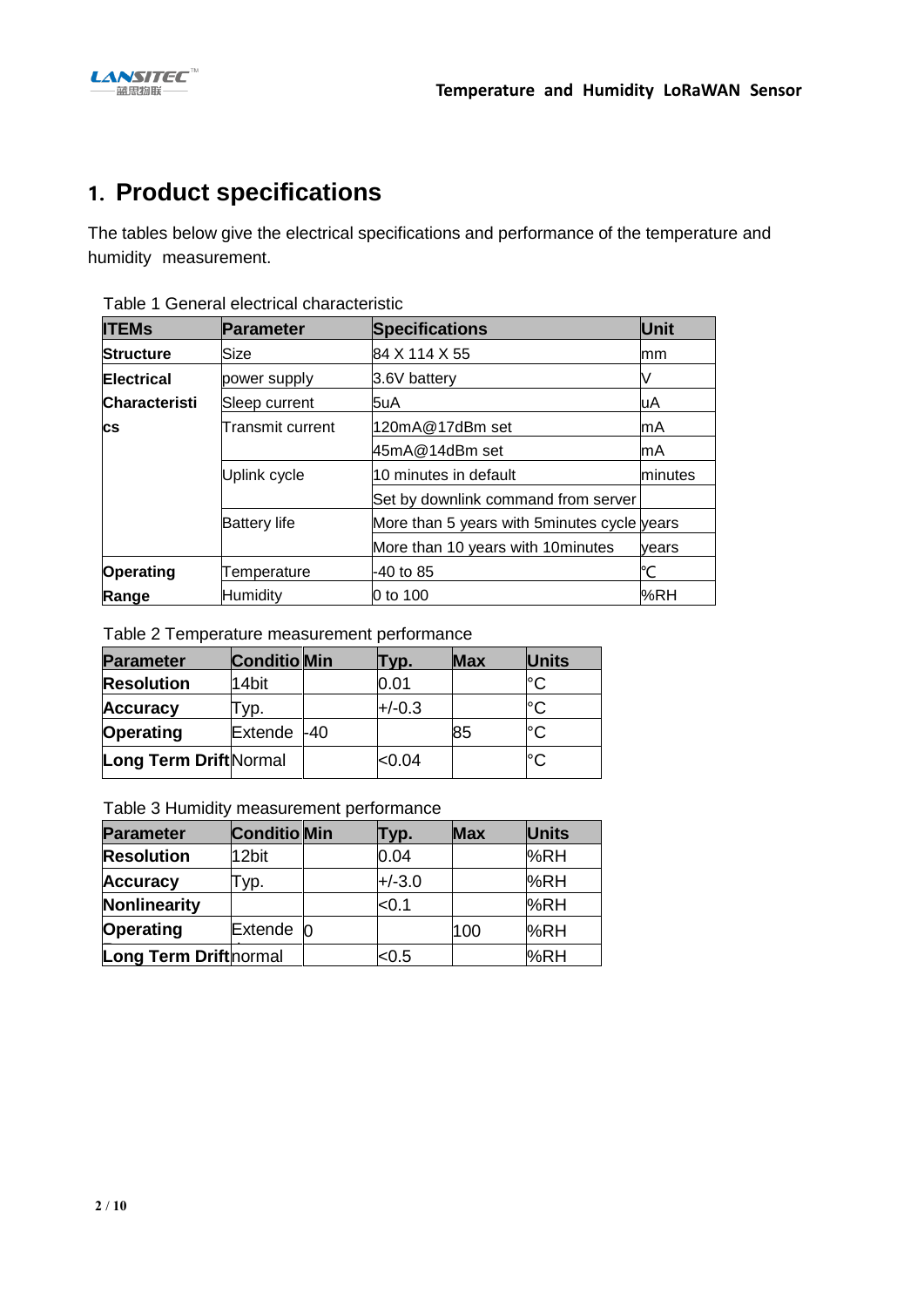# **2. Application Information**

## **2.1 Function**

The sensor works in OTAA and Class A mode. DEVEUI, APPEUI and APPKEY are stored in the sensor and is necessary for joining a network. DEVEUI is labeled at the back of the device. APPEUI, APPKEY should be provided by each application. Lansitec will help to configure this before shipping.

After power on and join the Lora network, sensor will send registration message to Application Server(AS). If AS doesn't reply, sensor will retry for 5 times before switching to default mode (periodically report mode). Configuration information of the sensor is included in this registration message for AS to validate.

Sensor starts to work after receiving acceptance response or no AS reply after 5 times registration trial. Temperature and humidity will be reported to AS periodically. The duty cycle is configurable by commands from AS. Temperature and humidity acquisition and report period is 10 minutes by default.

According to LoRaWAN specification, downlink response time is decided by uplink duty cycle, user should refer the needed response time to choose uplink duty cycle. Detailed downlink and uplink definition are described below.

## **2.2 Uplink Message**

### **2.2.1 Register**

| <b>Bytes</b> |              |              |            |  |
|--------------|--------------|--------------|------------|--|
| <b>Item</b>  | <b>SMODE</b> | <b>POWER</b> | <b>CFG</b> |  |

TYPE field

| <b>Bit</b> | Name        | Value         | Description                                                           |
|------------|-------------|---------------|-----------------------------------------------------------------------|
| $7 - 4$    | <b>TYPF</b> | 0x1           | Message type. AS can use it to identify different<br>uplink messages. |
|            |             |               |                                                                       |
|            | <b>ADR</b>  | $0:$ OFF      | ADR (Adaptive Date Rate) status                                       |
|            |             | 1:ON          |                                                                       |
| $2 - 0$    | <b>MODE</b> | $0x01 - 0x07$ | Current working scheme which should be one of                         |
|            |             |               | <b>SMODE</b>                                                          |

### SMODE field

| Bit | <b>Name</b>  | Value         | Description                                  |
|-----|--------------|---------------|----------------------------------------------|
| 7~0 | <b>SMODE</b> | 0x01: AU920   | Data scheme supported by tracker.            |
|     |              | $0x02$ : CLAA | This field is preserved by Lansitec and will |
|     |              | 0x04: CN470   | be configured before shipping.               |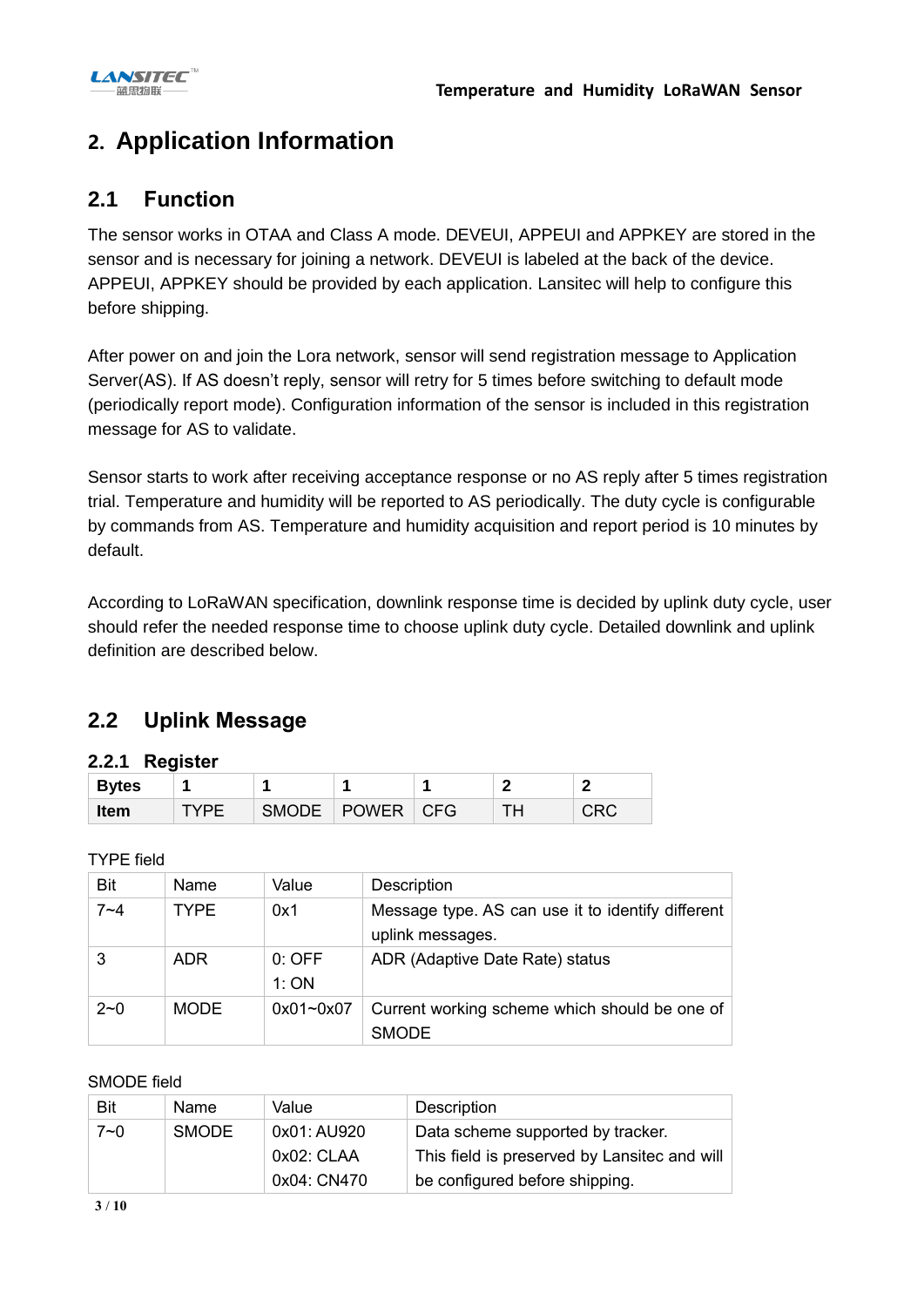

| 0x08: CN780 |  |
|-------------|--|
| 0x10: EU433 |  |
| 0x20: EU868 |  |
| 0x40: US915 |  |

### POWER field

| Bit     | Name         | Value    | Description                                                                                                                                                                                                                                                                                                          |
|---------|--------------|----------|----------------------------------------------------------------------------------------------------------------------------------------------------------------------------------------------------------------------------------------------------------------------------------------------------------------------|
| $7 - 3$ | <b>POWER</b> | $0 - 31$ | Configured transmit power (dBm)                                                                                                                                                                                                                                                                                      |
| $2 - 0$ | Reserved     | 0x0      | Reserved for future use. If MODE is CLAA, it<br>indicates the frequency sweep mode of the<br>tracker:<br>1: A mode<br>$2: B$ mode<br>$3: C$ mode<br>$4: D$ mode<br>$5: E$ mode<br>6: All frequency sweep<br>Refer to CLAA China 470M-510M Band<br>Using network technology requirements for<br>detailed information. |

### CFG field

| Bit     | <b>Name</b> | Value       | Description              |
|---------|-------------|-------------|--------------------------|
| 7∼4     |             | $0 \sim 15$ | Data Rate(DR0~DR15).     |
| $3 - 0$ | Reserved    | 0x0         | Reserved for future use. |

#### TH field

| Bit      | <b>Name</b> | Value   | Description                                                 |
|----------|-------------|---------|-------------------------------------------------------------|
| $15 - 0$ | тн          | 1~65535 | The period of temperature and humidity report,<br>unit 10s. |

## CRC field

| Bit      | <b>Name</b> | Value | Description                                           |
|----------|-------------|-------|-------------------------------------------------------|
| $15 - 0$ | CRC.        |       | CRC16 of previous fields with TYPE bits set to        |
|          |             |       | 0, the polynomial is $x^{16} + x^{15} + x^2 + 1$ . AS |
|          |             |       | only need to compare this data field with the         |
|          |             |       | AS stored one to judge whether configuration          |
|          |             |       | changed.                                              |

## **2.2.2 Periodical temperature and humidity**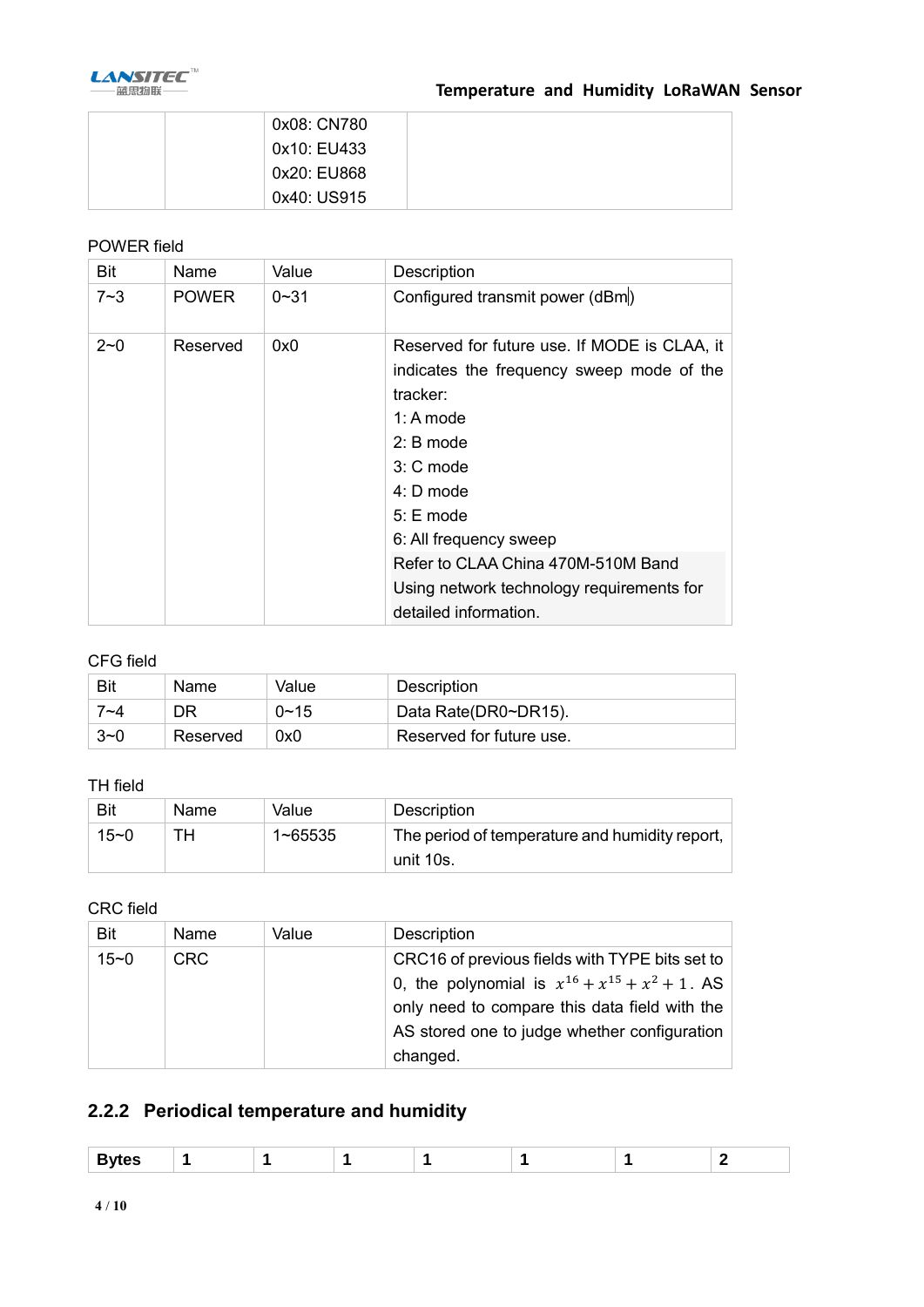

## **Temperature and Humidity LoRaWAN Sensor**

| ∣ Item | TYPE | VOL <sup>I</sup> | <b>RSSI</b> |  | TEMP INT   TEMP FRA   HUMIDITY   CRC |  |  |
|--------|------|------------------|-------------|--|--------------------------------------|--|--|
|--------|------|------------------|-------------|--|--------------------------------------|--|--|

#### TYPE field

| <b>Bit</b> | Name            | Value                                                                                                                          | <b>Description</b>                                                       |
|------------|-----------------|--------------------------------------------------------------------------------------------------------------------------------|--------------------------------------------------------------------------|
| $7 - 4$    | <b>TYPE</b>     | 0x2                                                                                                                            | Message type, AS can<br>use it to identify different<br>uplink messages. |
| $3 - 0$    | <b>CHGSTATE</b> | 0x0: power cable disconnected<br>power cable connected<br>$0x5$ :<br>charging<br>0x6: power cable connected charge<br>complete | Status<br>battery<br>οf<br>charging.                                     |

### VOL field

| Bit | Name | Value | Description                     |
|-----|------|-------|---------------------------------|
| 7∼∩ |      | 0~100 | Battery left (unit: percentage) |

#### RSSI field

| Bit     | Name        | Value     | Description                         |
|---------|-------------|-----------|-------------------------------------|
| $7 - 0$ | <b>RSSI</b> | $0 - 160$ | Received Signal Strength Indication |
|         |             |           | $(unit: -1dBm)$                     |

#### TEMP\_INT field

| Bit | <b>Name</b>           | Value | Description                                     |
|-----|-----------------------|-------|-------------------------------------------------|
| 7~0 | TEMP INT $-127 - 127$ |       | Integer part of temperature. Bit7 indicates the |
|     |                       |       | sign, 1 means below zero. (unit: $^{\circ}$ C)  |

## TEMP\_FRA field

| Bit     | Name                       | Value | Description                    |
|---------|----------------------------|-------|--------------------------------|
| $7 - 0$ | TEMP FRA $\vert 0 \sim 99$ |       | fractional part of temperature |
|         |                            |       | (unit: $°C$ )                  |

## HUMIDITY field

| Bit     | Name             | Value | Description        |
|---------|------------------|-------|--------------------|
| $7 - 0$ | HUMIDITY   0~100 |       | Humidity (unit: %) |

### CRC field

| Bit  | Name. | Value | Description                                   |
|------|-------|-------|-----------------------------------------------|
| 15~0 | CRC.  |       | Same CRC16 as calculated in register          |
|      |       |       | message. This can be used for server to check |
|      |       |       | if any configuration mismatch.                |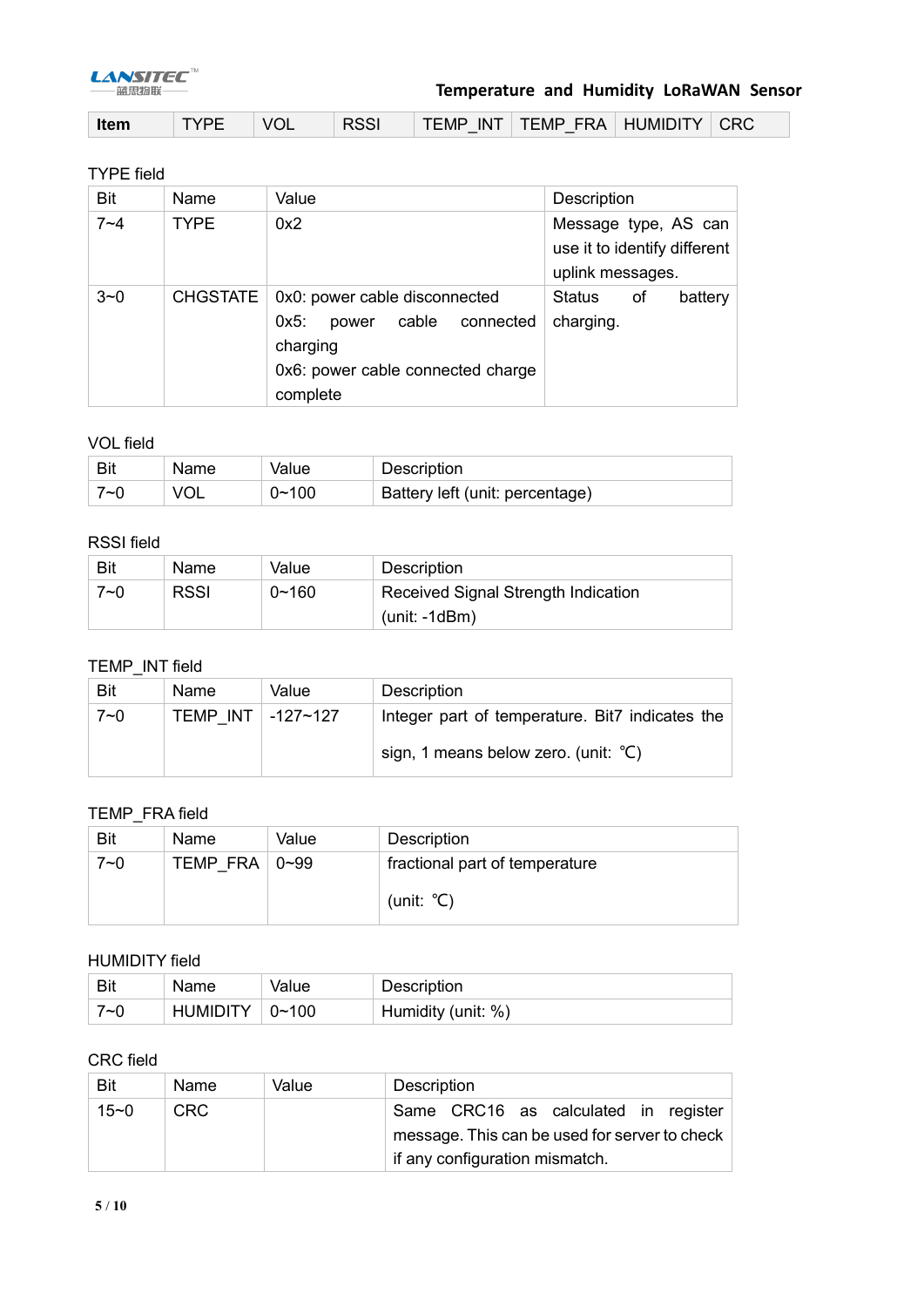

## **2.2.3 Acknowledge**

| <b>Bytes</b> |     |              |
|--------------|-----|--------------|
| ltem         | YPF | <b>MSGID</b> |

## TYPE field

| <b>Bit</b> | Name          | Value                      | Description                                                           |
|------------|---------------|----------------------------|-----------------------------------------------------------------------|
| 7~4        | <b>TYPF</b>   | 0xF                        | Message type, AS can use it to identify different<br>uplink messages. |
| $3 - 0$    | <b>RESULT</b> | $0:$ success<br>1: failure | Process result of any downlink message that<br>need acknowledge       |

## MSGID field

| Bit     | Name  | Value     | Description                               |
|---------|-------|-----------|-------------------------------------------|
| $8 - 0$ | MSGID | $0 - 255$ | The MSGID field of corresponding downlink |
|         |       |           | message                                   |

## **2.3 Downlink**

## **2.3.1 Register acceptance**

| <b>Bytes</b> |      |
|--------------|------|
| Item         | ⁄ PF |

### TYPE field

| Bit     | Name          | Value                                              | Description                                                                  |
|---------|---------------|----------------------------------------------------|------------------------------------------------------------------------------|
| $7 - 4$ | <b>TYPF</b>   | 0x1                                                | Message type, tracker can use it to<br>identify different downlink messages. |
| $3 - 0$ | <b>RESULT</b> | 0: success<br>1: illegal tracker<br>2: server busy | Register result                                                              |

## **2.3.2 Lora configuration**

| <b>Bytes</b> |     |    |      |
|--------------|-----|----|------|
| <b>Item</b>  | YPE | ЭR | MODE |

## TYPE field

| Bit | Name        | Value            | Description                                                                  |
|-----|-------------|------------------|------------------------------------------------------------------------------|
| 7~4 | <b>TYPE</b> | 0x8              | Message type, tracker can use it to<br>identify different downlink messages. |
|     | ADR         | $0:$ OFF<br>1:ON | ADR (Adaptive Date Rate) status                                              |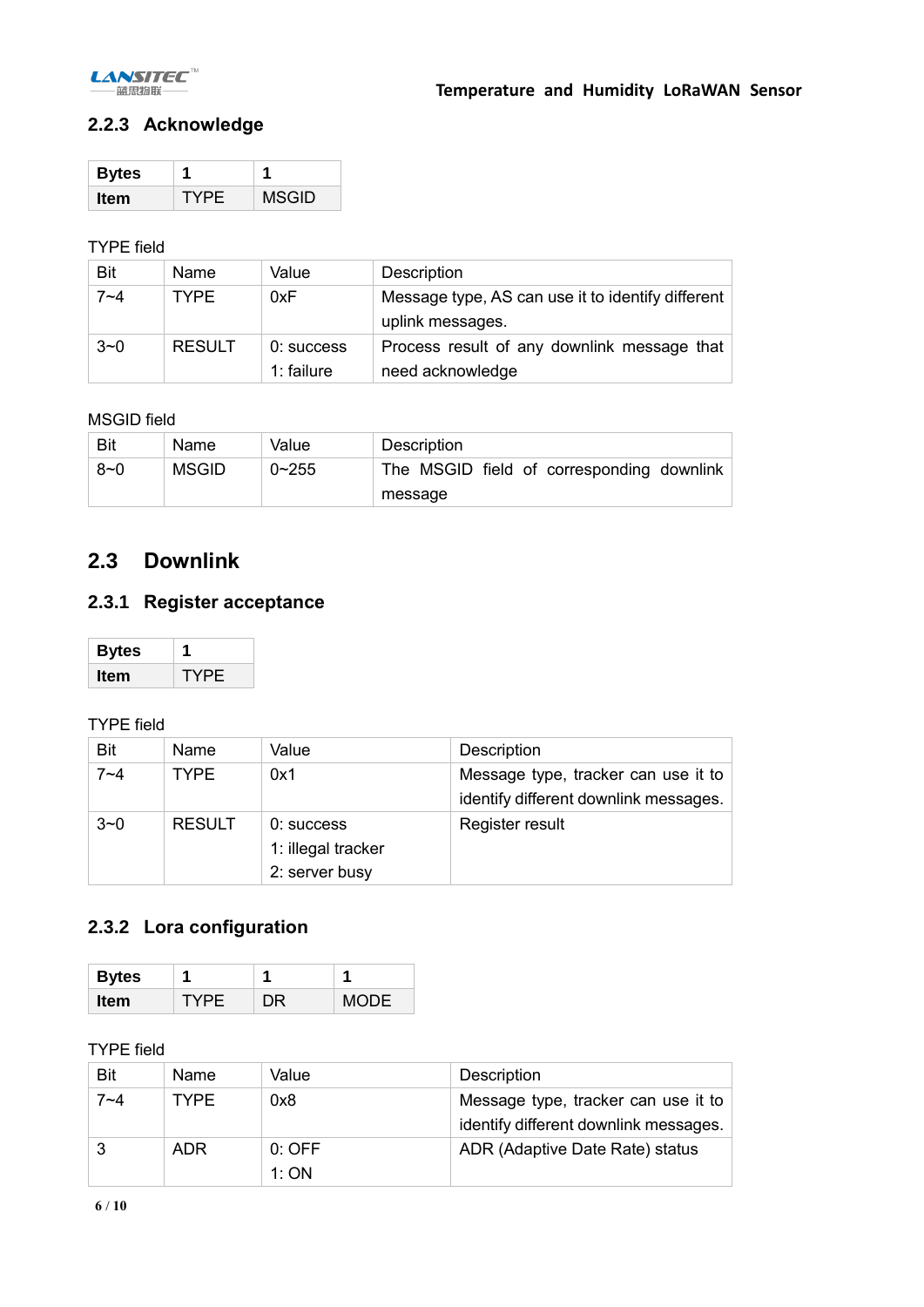

## **Temperature and Humidity LoRaWAN Sensor**

| $2 - 0$ | Reserved | 0x0 | Reserved for future use. If MODE is |
|---------|----------|-----|-------------------------------------|
|         |          |     | CLAA, it indicates the frequency    |
|         |          |     | sweep mode of tracker:              |
|         |          |     | 1: A mode                           |
|         |          |     | $2: B$ mode                         |
|         |          |     | 3: C mode                           |
|         |          |     | $4: D$ mode                         |
|         |          |     | $5: E$ mode                         |
|         |          |     | 6: all frequency sweep              |

## DR field

| Bit     | Name     | Value    | Description             |
|---------|----------|----------|-------------------------|
| 7∼4     |          | $0 - 15$ | Data Rate(DR0~DR15)     |
| $3\neg$ | Reserved |          | Reserved for future use |

## MODE field

| <b>Bit</b> | Name         | Value     | Description                         |
|------------|--------------|-----------|-------------------------------------|
| $7 - 5$    | <b>MODE</b>  | 0x1:AU920 | Configure mode.                     |
|            |              | 0x2:CLAA  |                                     |
|            |              | 0x3:CN470 |                                     |
|            |              | 0x4:CN780 |                                     |
|            |              | 0x5:EU434 |                                     |
|            |              | 0x6:EU868 |                                     |
|            |              | 0x7:US915 |                                     |
| $4 - 0$    | <b>POWER</b> | $0 - 31$  | Configure transmit power (unit dBm) |

## **2.3.3 Sensor configuration**

| <b>Bytes</b> |      |     |
|--------------|------|-----|
| ltem         | TYPE | TH. |

### TYPE field

| Bit     | Name        | Value | Description                                            |
|---------|-------------|-------|--------------------------------------------------------|
| 7~4     | <b>TYPF</b> | 0x9   | Message type, tracker can use it to identify different |
|         |             |       | downlink messages.                                     |
| $3 - 0$ | Reserved    | 0x0   | Reserved for future use.                               |

#### TH field

| Bit      | <b>Name</b> | Value   | Description                                                 |
|----------|-------------|---------|-------------------------------------------------------------|
| $15 - 0$ | тн          | 1~65535 | The period of temperature and humidity report,<br>unit 10s. |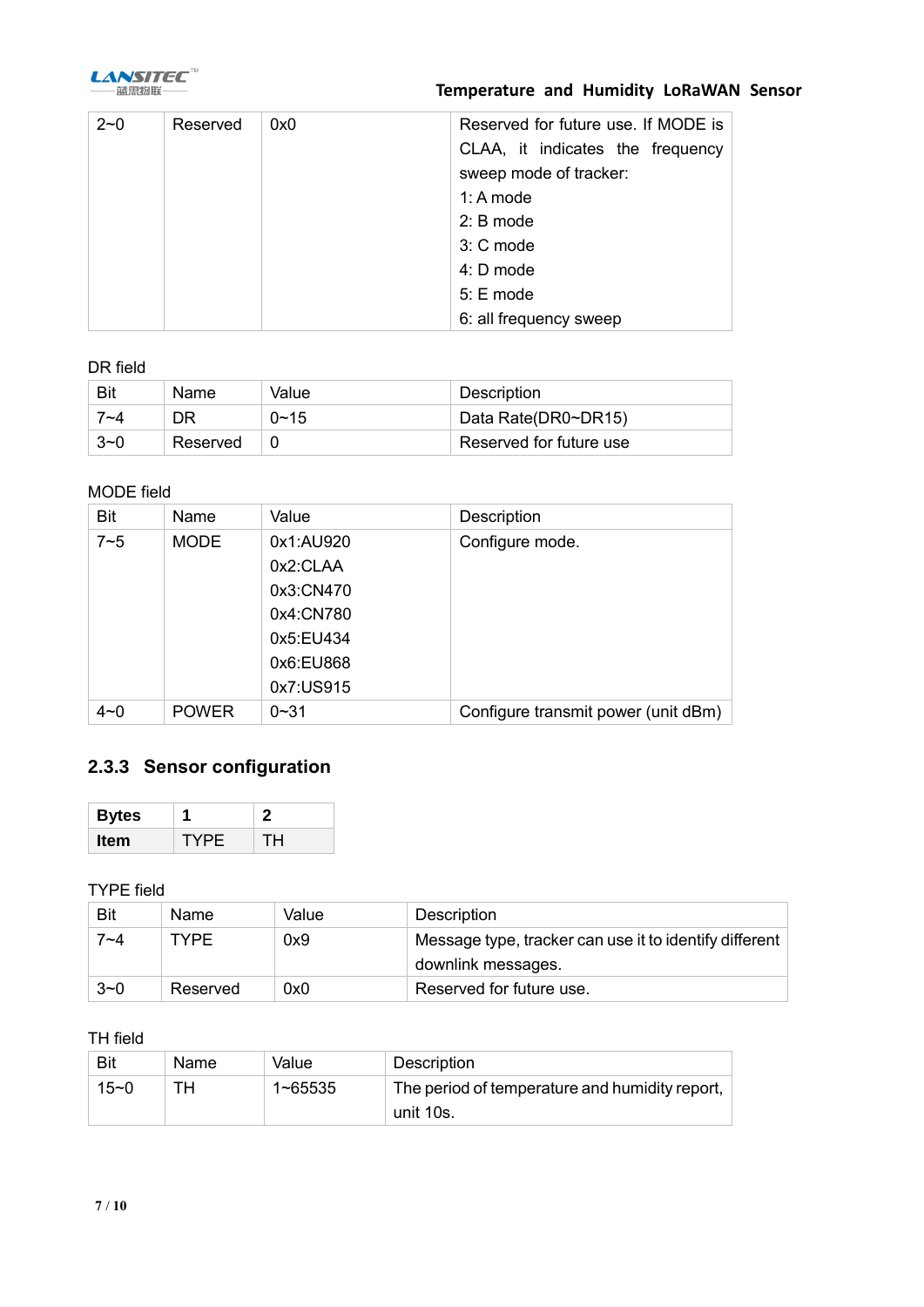

## **2.3.4 Command request**

| <b>Bytes</b> |     |              |
|--------------|-----|--------------|
| ltem         | YPF | <b>MSGID</b> |

### TYPE field

| <b>Bit</b> | Name        | Value                              | <b>Description</b>                    |
|------------|-------------|------------------------------------|---------------------------------------|
| $7 - 4$    | <b>TYPE</b> | 0xA                                | Message type, tracker can use it to   |
|            |             |                                    | identify different downlink messages. |
| $3 - 0$    |             | $COMMAND   0x1$ : register request | Requested command.                    |
|            |             |                                    | $0x1$ used to request the tracker to  |
|            |             |                                    | send register message.                |

### MSGID field

| <b>Bit</b> | Name         | Value     | Description                                                                                                                                                        |
|------------|--------------|-----------|--------------------------------------------------------------------------------------------------------------------------------------------------------------------|
| $8 - 0$    | <b>MSGID</b> | $0 - 255$ | Server generated sequence number of downlink<br>messages that need MSGID. Tracker will<br>respond ACK with this number, otherwise AS<br>should resend the message. |

# **3. Mechanical structure and Assembly**

## **3.1 Dimension**



Figure 1: Dimension (mm)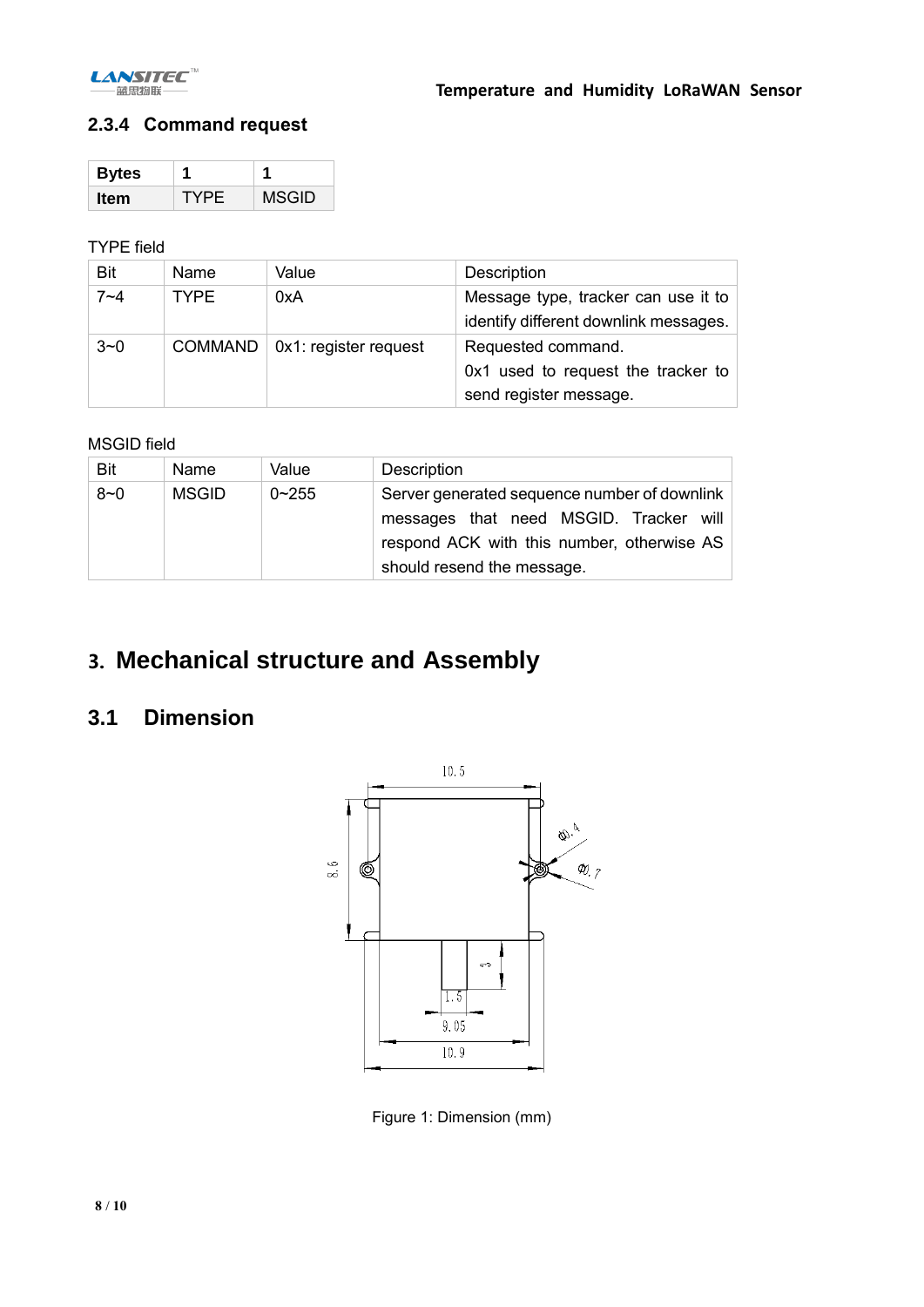

## **3.2 Batteryinstallation**

Battery holder is inside the sensor. Just insert the 3.6V battery to the holder, the sensor will start work with a default cycle. Please follow steps below when install a new battery.

Step1: Remove the cover. Step2: Install the battery. Step3: Reset the device. Step4: Close and fix the cover again.

## **3.3 Battery information**

Lithium/thionyl chloride battery with PN ER34615 is used in the sensor, which could operate in -55

to +85℃.